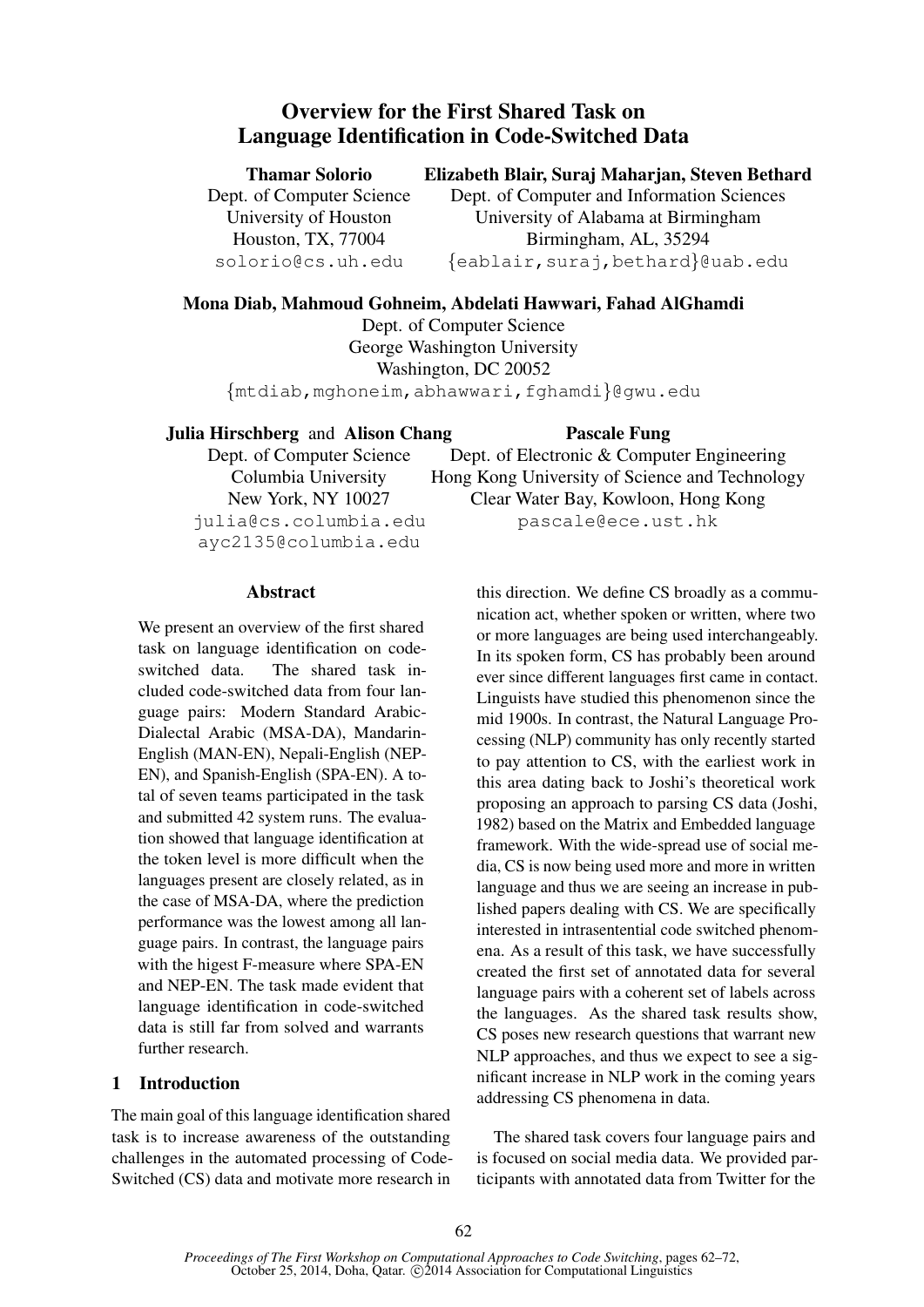language pairs: Modern Standard Arabic-Arabic dialects (MSA-DA), Mandarin-English (MAN-EN), NEP-EN (NEP-EN), and SPA-EN (SPA-EN). These language pairs represent a good variety in terms of language typology and relatedness among pairs. They also cover languages with different representation in terms of number of speakers world wide. Participants were asked to make predictions on unseen Twitter data for each language pair. We also provided participants with test data from a "surprise genre" with the objective of assessing the robustness of language identification systems to genre variation.

## 2 Task Description

The task consists of labeling each token/word in the input file with one of six labels: *lang1*, *lang2*, *other*, *ambiguous*, *mixed*, and named entities NE. The *lang1*, *lang2* labels refer to the two languages addressed in the subtask, for example for the language pair MSA-DA, *lang1* would be an MSA and *lang2* is DA. The *other* category is a label used to tag all punctuation marks, emoticons, numbers, and similar tokens that do not represent actual words in any of the given languages. The *ambiguous* label is for instances where it is not possible to assign a language with certainty, for example, a lexical form that belongs to both languages, appearing in a context that does not indicate one language over the other. The *mixed* category is for words composed of CS morphemes, such as the word snap*chateando* 'to chat' from SPA-EN, the word over*ai* from NEP-EN, or the word *hayqwlwn*<sup>1</sup> 'they will say', from MSA-DA, where the 'ha' is a DA future morpheme and the stem 'yqwlwn' is MSA.The *NE* label is included in this task in an effort to allow for a more focused analysis of CS data with the exclusion of proper nouns. NEs have a very different behavior than most other words in a language vocabulary and thus from our perspective they need to be identified to be handled properly.

Table 1 shows Twitter examples taken from the training data. The annotation guidelines are posted on the workshop website<sup>2</sup>. We post the ones used for SPA-EN as for the other language pairs the only differences are the examples provided.

| Language Pair | <b>Example</b>                                                   |  |  |  |  |  |  |  |
|---------------|------------------------------------------------------------------|--|--|--|--|--|--|--|
| <b>MSA-DA</b> | Alnh $\text{Ardp}$ Als $\text{AEp}$ 11 h $\text{Akwn}$ Dyf $>$ . |  |  |  |  |  |  |  |
|               | HAfZ AlmyrAzy ElY qnAp drym llHdyy                               |  |  |  |  |  |  |  |
|               | $En >$ wlwy $At$ Alvwrp fy Almr $H$ lp Al-                       |  |  |  |  |  |  |  |
|               | HAlyp wqDyp tSHyH msAr Alvwrp                                    |  |  |  |  |  |  |  |
|               | $Al < E$ lAmy                                                    |  |  |  |  |  |  |  |
|               | (Today O'Clock 11 Lwill_be)                                      |  |  |  |  |  |  |  |
|               | $[a_$ [guest[of] Mr.<br>Hafez                                    |  |  |  |  |  |  |  |
|               | AlMirazi on Channel<br>Dream                                     |  |  |  |  |  |  |  |
|               | to_talk about [the_]priorities[_of]                              |  |  |  |  |  |  |  |
|               | the_revolution in the_stage the_current                          |  |  |  |  |  |  |  |
|               | and [the $\lceil$ issue $\lceil$ of $\rceil$<br>correcting       |  |  |  |  |  |  |  |
|               | [the_]path[_of] the_revolution Media)                            |  |  |  |  |  |  |  |
| NEP-EN        | My car at the workshop for a much                                |  |  |  |  |  |  |  |
|               | needed repairs ABA pocket khali                                  |  |  |  |  |  |  |  |
|               | hune bho                                                         |  |  |  |  |  |  |  |
|               | (My car at the workshop for a much                               |  |  |  |  |  |  |  |
|               | needed repairs now my pocket will                                |  |  |  |  |  |  |  |
|               | be empty)                                                        |  |  |  |  |  |  |  |
| <b>SPA-EN</b> | Por primera vez veo a @username ac-                              |  |  |  |  |  |  |  |
|               | tually being hateful! it was beautiful:)                         |  |  |  |  |  |  |  |
|               | (For the first time I get to see @user-                          |  |  |  |  |  |  |  |
|               | name actually being hateful! it was                              |  |  |  |  |  |  |  |
|               | beautiful:)                                                      |  |  |  |  |  |  |  |

Table 1: Examples of Twitter data used in the shared task.

#### 3 Related Work

In the past, most language identification research has been done at the document level. Some researchers, however, have developed methods to identify languages within multilingual documents (Singh and Gorla, 2007; Nguyen and Doğruöz, 2013; King and Abney, 2013). Their test data comes from a variety of sources, including web pages, bilingual forum posts, and jumbled data from monolingual sources, but none of them are trained on code-switched data, opting instead for a monolingual training set per language. This could prove to be a problem when working on codeswitched data, particularly in shorter samples such as social media data, as the code-switching context is not present in training material.

One system tackled both the problems of codeswitching and social media in language and codeswitched status identification (Lignos and Marcus, 2013). Lignos and Marcus gathered millions of monolingual tweets in both English and Spanish in order to model the two languages, and used crowdsourcing to annotate tens of thousands of Spanish tweets, approximately 11% of which contained code-switched content. This system was able to achieve 96.9% word-level accuracy and a 0.936 F-measure in identifying code-switched tweets.

The issue still stands that relatively little codeswitching data, such as that used in Lignos and

<sup>&</sup>lt;sup>1</sup>We use Buckwalter transliteration scheme http:// www.qamus.org/transliteration.htm

<sup>2</sup>http://emnlp2014.org/workshops/ CodeSwitch/call.html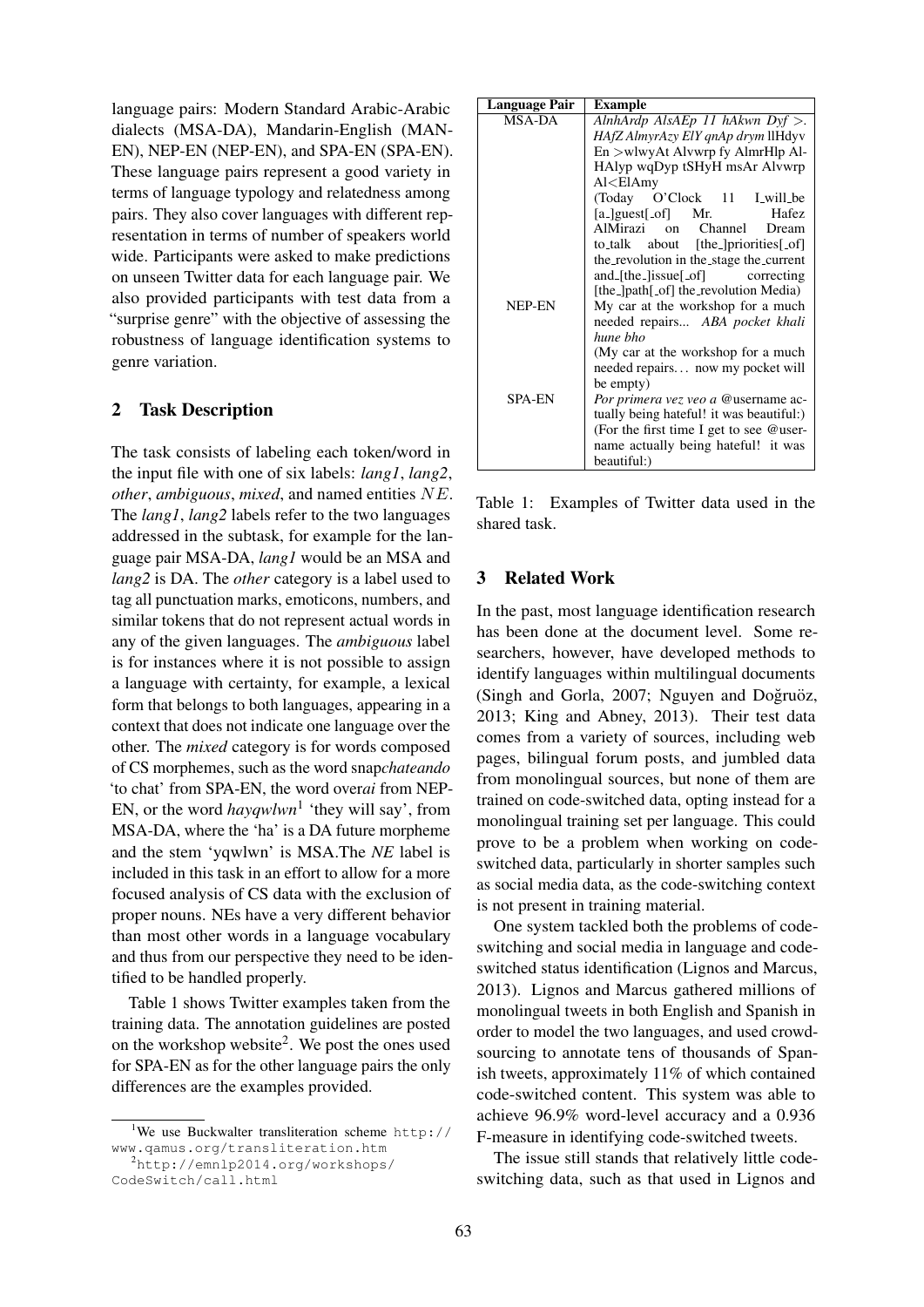Marcus' research, is readily available. Even in their data, the percentage of code-switched tweets was barely over a tenth of the total test data. There have been other corpora built, particularly for other language pairs such as Mandarin-English (Li et al., 2012; Lyu et al., 2010), but the amount of data available and the percentage of code-switching data within that data are not up to the standards of other areas of the natural language processing field. With this in mind, we sought to provide corpora for multiple language pairs, each with a better distribution of code-switching phenomena.

#### 4 Data Sets

Most of the data for the shared task comes form Twitter. However, we also collected and annotated data from other social media sources, including Facebook, web forums, and blogs. These additional sources of data were used as the surprise data. In this section we describe briefly the corpora curated for the shared task.

| Language-pair   Training |        | <b>Test</b>  | Surprise |
|--------------------------|--------|--------------|----------|
| <b>MAN-EN</b>            | 1000   | 313          | n/a      |
| MSA-DA                   | 5,838  | 2332, 1,777  | 12,017   |
| NEP-EN                   | 9.993  | 3,018(2,874) | 1.087    |
| <b>SPA-EN</b>            | 11.400 | 3,060(1,626) | 1.102    |

Table 2: Statistics of the shared task data sets per language pairs. The numbers are according to what was actually annotated, numbers in parenthesis show what the participating systems were able to crawl from Twitter. The Surprise genre comes from various sources, other than Twitter.

Table 2 shows some statistics about the different datasets used in this task. We strive to provide dataset sizes that would allow a robust analysis of results. However, an unexpected challenge was the rate at which tweets became unavailable. Different language pairs had different attrition rates with SPA-EN being the most affected language and MSA-DA and NEP-EN the least affected. Note that we provided two test datasets for MSA-DA. Since we separated the data on a per user basis, the first test set had a highly skewed distribution. The second test set was distributed to participants to allow a comparison with a data set having a class distribution more similar to the training set.

# 4.1 SPA-EN data

Developing the corpus involved two primary steps: locating code-switching tweets and using crowdsourcing to annotate their tokens with language tags. A small portion of the tweets were annotated in-lab and this was used as the gold data for quality control in the crowdsourcing annotation.

To avoid biasing the data used in this task, we used a two step process to select the tweets: first we identified CS tweets by doing a keyword search on Twitter's API. We selected a few frequently used English words and restricted the search to tweets identified by Twitter as Spanish from users in California and Texas. An additional set of tweets was then collected by using frequent Spanish words in an all English tweet, from users in the same locations. We filtered these tweets to remove tweets containing URLs, duplicates, spam tweets and retweets.

In-lab annotators labeled the filtered tweets using the guidelines referenced above. From this set of labeled data we then ranked the users in this set by the percentage of CS tweets. We selected the 12 most prolific CS users and then pulled all of their available tweets. These 12 users contributed the tweets used in the shared task. The tweets were labeled using CrowdFlower<sup>3</sup>. After analyzing the number and content distribution of the tweets, the SPA-EN data was split into a 11,400 tweet training set and a 3,014 tweet test set.

The SPA-EN Surprise Genre (SPA-EN-SG) included Facebook comments from the Veteranas community<sup>4</sup> and the Chicanas community<sup>5</sup> and blog data from the Albino Bean <sup>6</sup>. Data was collected using Python scripts that implemented the Beautiful Soup library and the third-party Python Facebook SDK (for Blogger and Facebook respectively). Post and comment IDs were used to identify Facebook posts, and URLs were used to identify Blogger posts. The collected posts were formatted to match those collected from Twitter. In-lab annotators were used to annotate approximately 1K tokens. All the data we collected in this manner was released as surprise data to all participants.

#### 4.2 NEP-EN data

The collection of NEP-EN data followed a similar approach to that of SPA-EN. We first focused on finding users that switched frequently between

<sup>3</sup>http://www.crowdflower.com/

<sup>4</sup>https://www.facebook.com/

VeteranaPinup

<sup>5</sup>https://www.facebook.com/pages/ Chicanas/444483772293893

<sup>6</sup>http://thealbinobean.blogspot.com/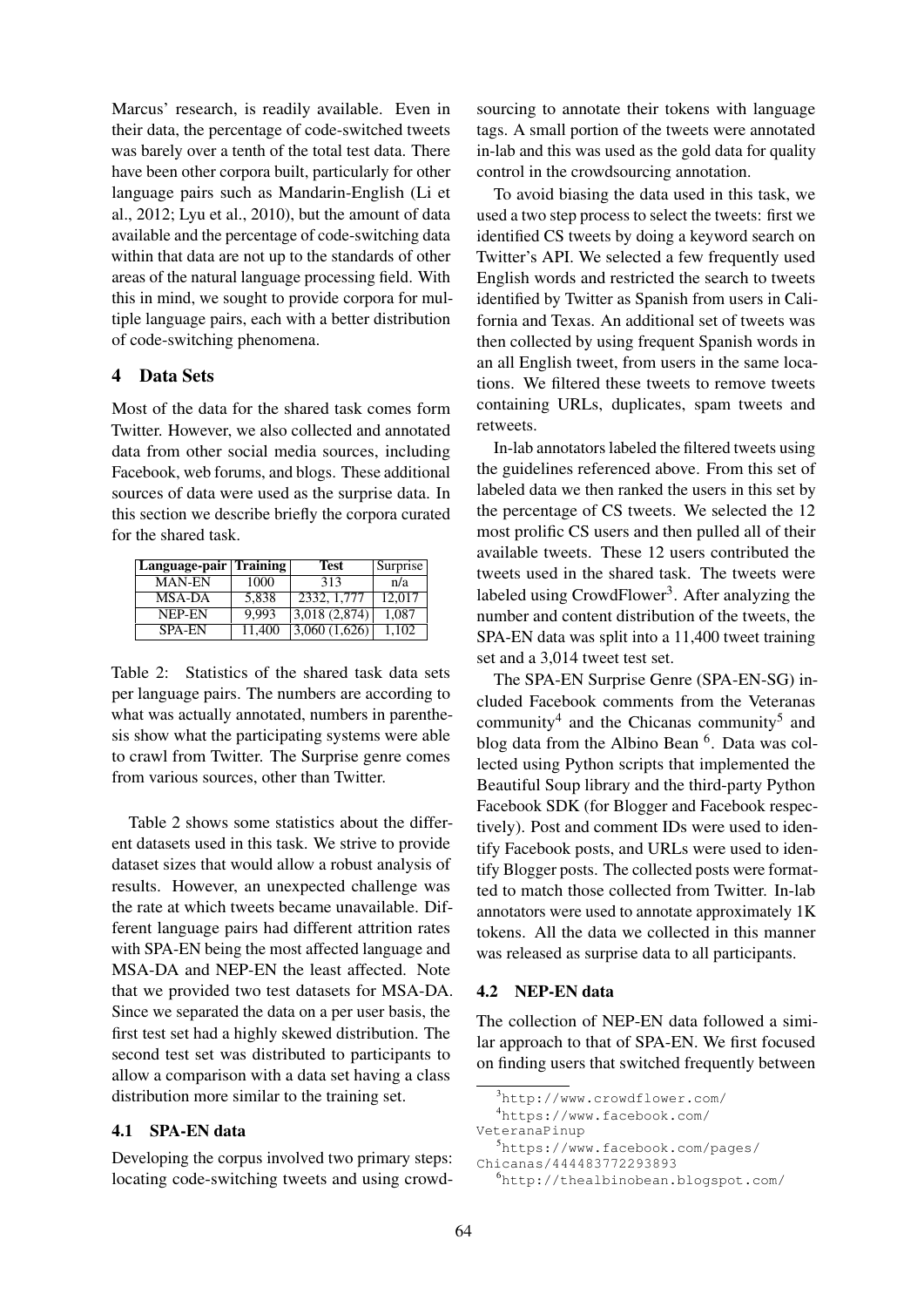Nepali and English. In addition, the users must not be using Devnagari script as done by Nepalese to write Nepali, but must have used its Romanized form. We started by manually reading tweets from some of our Nepali friends. We then crawled their followers who corresponded with them using code-switched tweets or replies. We found that a lot of these users were regular code-switchers themselves. We repeated the same process with the followers and collected nearly 30 such users. We then collected about 2,000 tweets each from these users using the Twitter API. We filtered out all the retweets and the tweets with URLs, following the same process that was used for SPA-EN.

For the surprise test data, we crawled codeswitched data from Facebook comments and posts. We found that most Nepalese comments had a rich amount of code-switched data. However, we could not crawl their data because of privacy issues. Nevertheless, we could crawl data from public Facebook pages. We identified some public Nepali Facebook pages where anyone could comment. These pages include FM, news and public figures' public Facebook pages. We crawled the latest 10 feeds from these public pages using the Facebook API and gathered about 12,000 comments and posts for the shared task.

Initially, we sought out help from Nepali graduate students at the University of Alabama at Birmingham to annotate 100 tweets (1739 tokens). We gave the same annotation file to two annotators to do the annotation. We found that they agreed with an accuracy of 95.34%. These tweets were then reviewed and used as initial gold data in Crowdflower to annotate the first 1000 tweets. The annotation job was enabled only in Nepal and Bhutan. We disabled India, even though people living in some regions of India (Darjeeling, Sikkim) also speak and write in Nepali, as most spammers were coming from India. We then ran two batches of 5000 tweets and one batch of 3000 tweets along with the initial 1,000 tweets as the gold data. This NEP-EN data was then split into a 9,993 tweet training set and a 2,874 tweet test set. No Twitter user appeared in both sets.

#### 4.3 MAN-EN data

The MAN-EN tweets were collected from Twitter with the Twitter API. Users were selected from lists of most followed Twitter accounts in Taiwan (where Mandarin Chinese is the official language). These users' tweets were checked for Mandarin English bilingualism and added to our data collection if they contained both languages.

The next round of usernames came from the lists of users that our original top accounts were following. The tweets written by this new set of users were then examined for Mandarin English code switching and stored as data if they matched the criteria.

The jieba tokenizer<sup>7</sup> was used to segment the Mandarin sections of the tweets and compute offsets of each segment. We format the code switching tweets into columns including language type, labels, and offsets. Named entities were labeled manually by a single annotator.

The data was split by user into 1000 tweets for training and 313 for testing. No MAN-EN surprise data for the current shared task.

#### 4.4 MSA-DA data

For the MSA-DA language pair, we selected Egyptian Arabic (EGY) as the Arabic dialect. We harvested data from two social media sources: Twitter [TWT] and Blog commentaries [COM]. The TWT data served as the main gold standard data for the task where we provided fully annotated data for Training/Tuning and Test. We provided two TWT data sets for the test data that exemplified different tag distributions. The COM data set comprised only test data and it served as the Arabic surprise data set.

To reduce the potential of TWT data attrition from users deleting their accounts or tweets, we selected tweets that are less prone to deletion and/or change. Thereby we harvested tweets by a select set of Egyptian Public Figures. The percentage of deleted tweets and deactivated accounts among those users is significantly lower if we compare it to the tweets crawled from random Egyptian users.

We used the "Tweepy" library to crawl the timelines of 12 Public Figures. Similar to other language pairs, we excluded all re-tweets, tweets with URLs, tweets mentioning other users, and tweets containing Latin characters. We accepted 9,947 tweets, for each we extracted the tweet-id and userid. Using these IDs, we retrieved the tweets text, tokenized it and assigned character offsets. To guarantee consistency and avoid any misalignment issues, we compiled the full pipeline into the "Arabic Tweets Token Assigner" package which is made

<sup>7</sup>https://github.com/fxsjy/jieba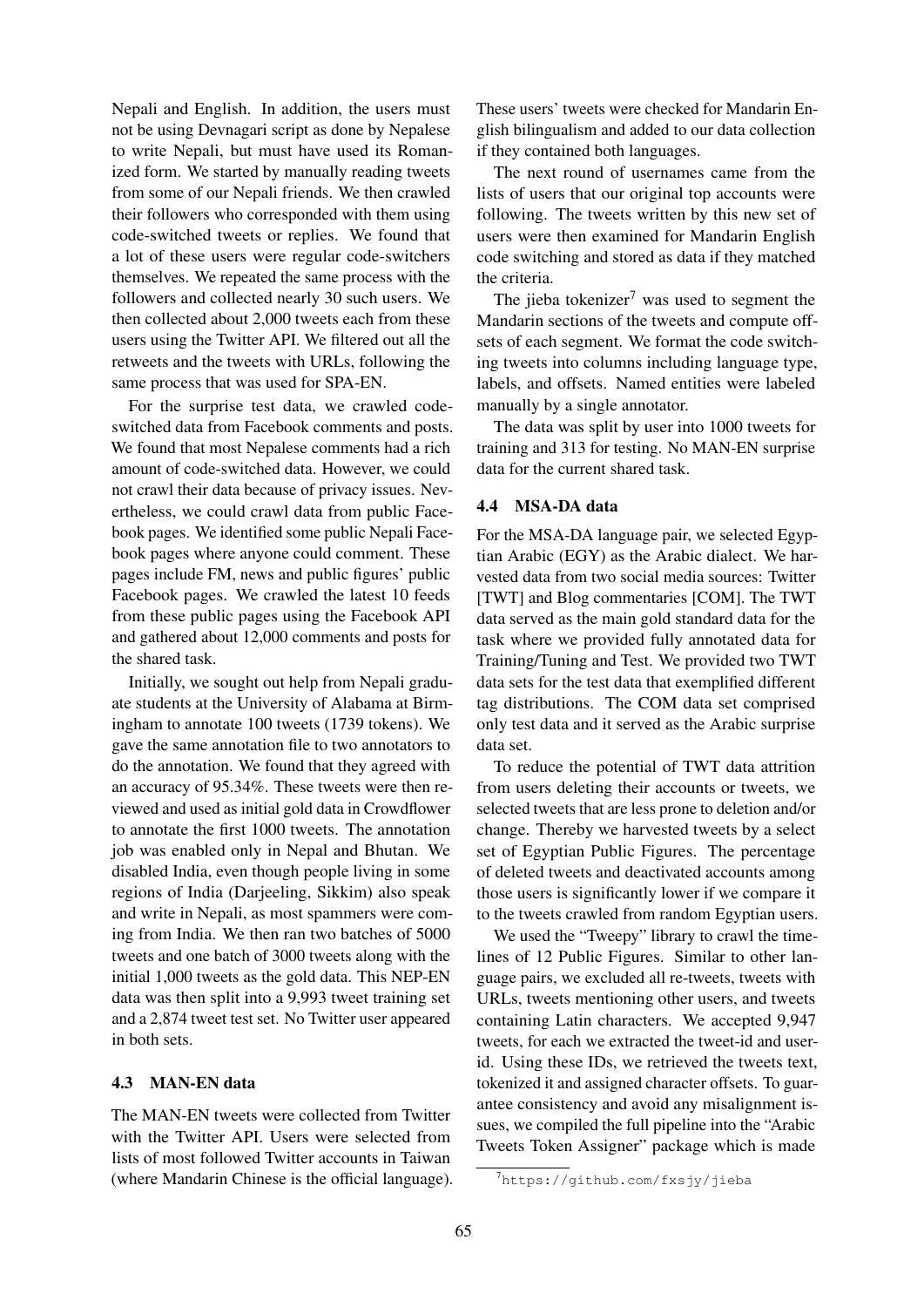available through the workshop website<sup>8</sup>.

For COM, we selected 6723 commentaries (half MSA and half DA) from "youm7"<sup>9</sup> commentaries provided by the Arabic Online Commentary Dataset (Zaidan and Callison-Burch, 2011). The COM data set was processed (12017 total tokens) using the same pipeline created for the task. We also provided the participants with the data formatted with character offsets to maintain consistency across data sets in the Arabic subtask.

The annotation of MSA-DA language pair data is based on two sets of guidelines. The first set is a generic set of guidelines for code switching in general across different language pairs. These guidelines provide the overarching framework for annotating code switched data on the morphological, lexical, syntactic, and pragmatic levels. The second set of guidelines is language pair specific. We created the guidelines for the Arabic language specifically. We enlisted the help of 3 annotators in addition to a super annotator, hence resulting in 4 annotators overall for the whole collection of the data. All the annotators are native speakers of Egyptian Arabic with excellent proficiency in MSA. The super annotator only annotated 10% of the overall data and served as the adjudicator. The annotation process was iterative with several repetitions of the cycle of training, annotation, revision, adjudication until we approached a stable Inter Annotator Agreement (IAA) of over 90% pairwise agreement.

## 5 Survey of Shared Task Systems

We received submissions from seven different teams. Each participating system had the freedom to submit responses to any of the language pairs covered in the shared task. All seven participants submitted system responses for SPA-EN, making this language pair the most popular in this shared task and MAN-EN the least popular.

All but one participating system used a machine learning algorithm or language models, or even a combination of both, as part of their configuration. A couple of the participating systems used handcrafted rules of some sort, either at the intermediate steps or as the final post-processing step. We also observed a good number of systems using external resources, in the form of labeled monolingual

corpora, language specific gazetteers, off the shelf tools (NE recognizers, language id systems, or morphological analyzers) and even unsupervised data crawled from the same users present in the data sets provided. Affixes were also used in some form by different systems.

The architecture of the different systems ranged from a simple approach based on frequencies of character n-grams combined in a rule-based system, to more complex approaches using word embeddings, extended Markov Models, and CRF autoencoders. The majority of the systems that participated in more than one language pair did little to no customization to account for the morphological differences of the specific language pairs beyond language specific parameter-tuning, which probably reflects participants' goal to develop a multilingual id system.

Due to the presence of the NE label, several systems included a component for NE recognition where there was one available for the specific language. In addition, many systems also included case information. One unexpected finding from the shared task was that no participating system tried to embed in their models some form of linguistic theory or framework about CS. Only one system made an explicit reference to CS theories (Chittaranjan et al., 2014) in their motivation to use contextual information, which can be considered as a loose embedding of CS theory. While system performance was competitive (see next section), there is still room for improvement and perhaps some of that improvement can come out of adding this kind of knowledge into the models. Lastly, we were surprised to see that not all systems made use of character encoding information, even though for Mandarin-English that would have been a strong indicator. In Table 3 we present a summary highlighting some of the design choices of participating systems.

#### 6 Results

We used the following evaluation metrics: Accuracy, Precision, Recall, and F-measure. We use F-measure to provide a ranking of systems. In the evaluation at the tweet level we use the standard f-measure. For the evaluation at the token level we use instead the average weighted f-measure to account for the highly imbalanced distribution of classes.

To provide a fair evaluation, we only scored pre-

<sup>8</sup>http://emnlp2014.org/workshops/ CodeSwitch/call.html

<sup>&</sup>lt;sup>9</sup>An Egyptian newspaper, www.youm7.com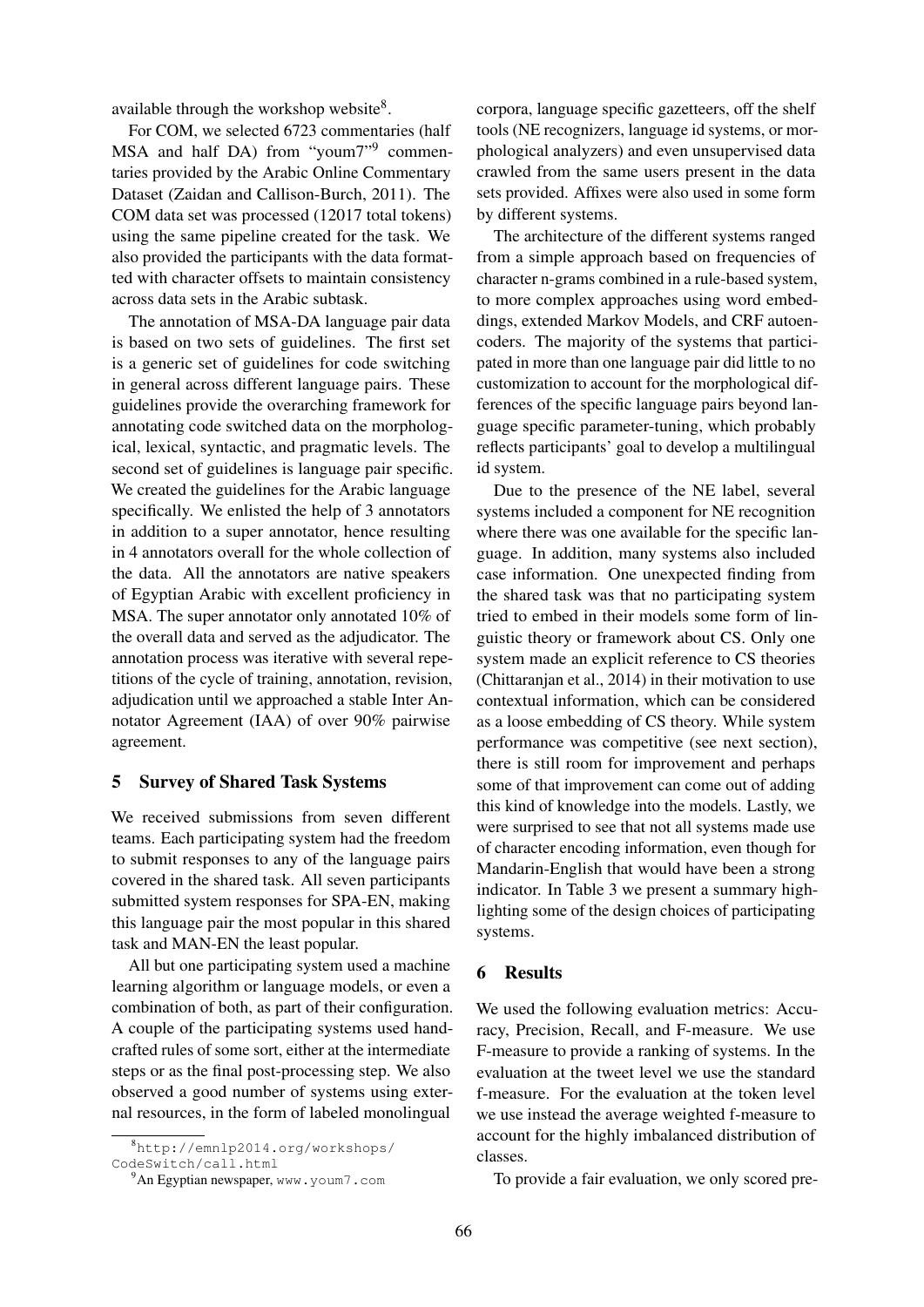| <b>System</b>               | <b>Machine</b><br>Learning | <b>Rules Case</b> |   | <b>Character</b><br>Encoding | <b>External Resources</b>                                                                    |   |   | <b>LM Affixes Context</b> |
|-----------------------------|----------------------------|-------------------|---|------------------------------|----------------------------------------------------------------------------------------------|---|---|---------------------------|
| (Chittaranjan et al., 2014) | <b>CRF</b>                 |                   | ✔ | v                            | dbpedia dumps, online sources                                                                |   |   | ±3                        |
| (Shrestha, 2014)            |                            | ✓                 |   | v                            | spell checker                                                                                |   |   |                           |
| (Jain and Bhat, $2014$ )    | <b>CRF</b>                 |                   |   |                              | English dictionary                                                                           | v | u | $+2$                      |
| (King et al., 2014)         | eMM                        |                   |   |                              | ANERgazet, TwitterNLP, Stan-<br>ford NER                                                     |   | v | ✔                         |
| (Bar and Dershowitz, 2014)  | <b>SVM</b>                 |                   |   |                              | Lexicon,<br>Twitter<br><b>Illocution</b><br>monolingual corpora (NE lists)                   |   | ✔ | $+2$                      |
| (Lin et al., 2014)          | <b>CRF</b>                 |                   |   | ✓                            | Hindi-Nepali Wikipedia, JRC,<br>CoNLL 2003 shared task, lang<br>id predictors: cld2 and ldig |   |   | v                         |
| Barman et al., 2014)        | kNN, SVM                   | ✔                 | ✔ |                              | <b>BNC.</b> LexNorm                                                                          |   | ັ | $+1$                      |

Table 3: Comparison of shared task participating system algorithm choices. CRF stands for Conditional Random Fields, SVM for Support Vector Machines and LM for Language Models.

dictions on tweets submitted by all teams. All systems were compared to a simple lexicon-based baseline. The lexicon was gathered from the training data for classes *lang1* and *lang2* only. Emoticons, punctuation marks, usernames and URLs are by default tagged as *other*. In the case of a tie or a new token, the baseline system assigns the majority class for that language pair.

Figure 1 shows prediction performance on the Twitter test data for each language pair at the tweet level. The system predictions for this task are taken directly from the individual token predictions in the following manner: if the system predictions for the same tweet contain at least one tag from each language (lang1 and lang2), the tweet is labeled as code-switched, otherwise it is labeled as monolingual. As illustrated, each language pair shows different patterns. Comparing the systems that participated in all language pairs, there is no clear winner across the board. However, (Chittaranjan et al., 2014) was in the top three places in at least one test file for each language pair. Table 4 shows the results at the token level by label. Here again the figures show F-measure per class label and the last column is the weighted average f-measure (Avg-F). One of the few general trends on these results is that most participating systems were not able to correctly identify the minority classes "ambiguous" and "other". There are only few instances of these labels in the training set and some test sets did not have one of these classes present. The impact on final system performance from these classes is not significant. However, to study CS patterns we will need to have these labels identified properly.

The MAN-EN pair received four system responses and all four of them reached an F-measure >80% and outperformed the simple baseline by a considerable margin. We expected this language pair to be the easiest one for the shared task since each language uses a different encoding script. A very rough but accurate distinction between Mandarin and English could be achieved by looking at the character encoding. However, according to the system descriptions provided, not all systems used encoding information. The best performing systems for MAN-EN are (King et al., 2014) and (Chittaranjan et al., 2014). The former slightly outperformed the latter at the Tweet level (see Figure 1a) task while the opposite was true at the token level (see Table 4 rows 4 and 5).

In the case of SPA-EN, all seven systems outperformed the simple baseline. The best performing system in all SPA-EN tasks was (Bar and Dershowitz, 2014). This system achieved an Fmeasure of 82.2%, 2.9 percentage points above the second best system (Lin et al., 2014) on the tweet level task (see Figure 1(d)). In the token level evaluation, (Bar and Dershowitz, 2014) reached an Avg. F-measure of 94%. This top performing system uses a sequential classification approach where the labels from the preceding words are used as features in the model. Another design choice that might have given the edge to this system is the fact that their model combines character- and wordbased language models in what the authors call "intra- and inter-word level" features. Both types of language models are trained on large amounts of monolingual data and NE lists, which again provides additional knowledge that other systems are not exploiting. For instance, the NE lexicons might account for the best results in the NE class in both the Twitter data and the Surprise genre (see Table 4 last row for SPA-EN and second to last for SPA-EN Surprise). Most systems showed considerable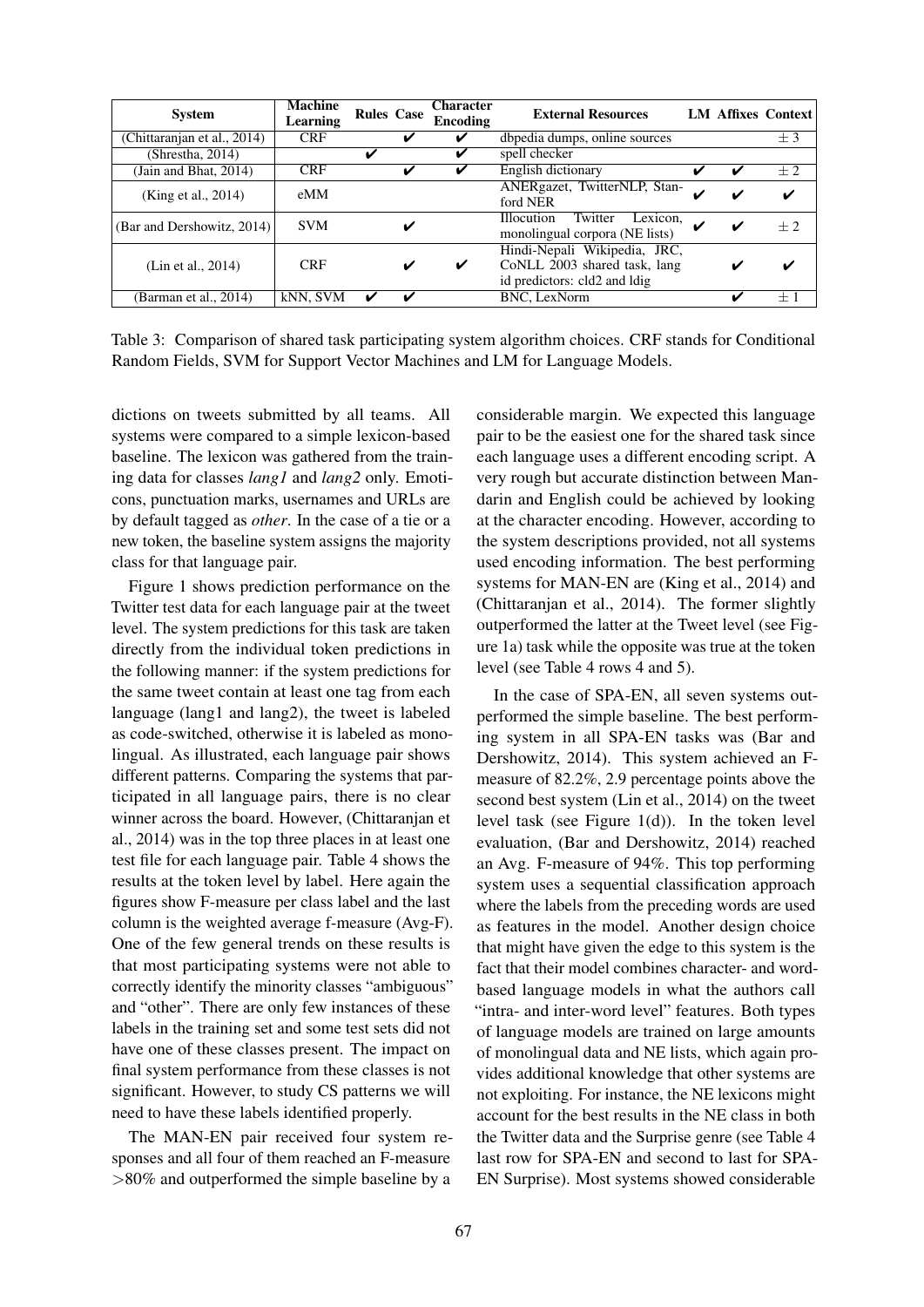

Figure 1: Prediction results on language identification at the tweet level. This is a binary task to distinguish between a monolingual and a CS tweet. We show performance of participating systems using F-measure as the evaluation metric. The solid line shows the lexicon baseline performance.

differences in prediction performance in both genres. In all cases the Avg. F-measure was higher on the Twitter test data than on the surprise genre. Although the surprise genre is too small to draw strong conclusions, all language pairs with surprise

genre test data showed a decrease in performance of around 10%.

We analyzed system outputs and found some consistent sources of error. Lexical forms that exist in both languages were frequently mislabeled by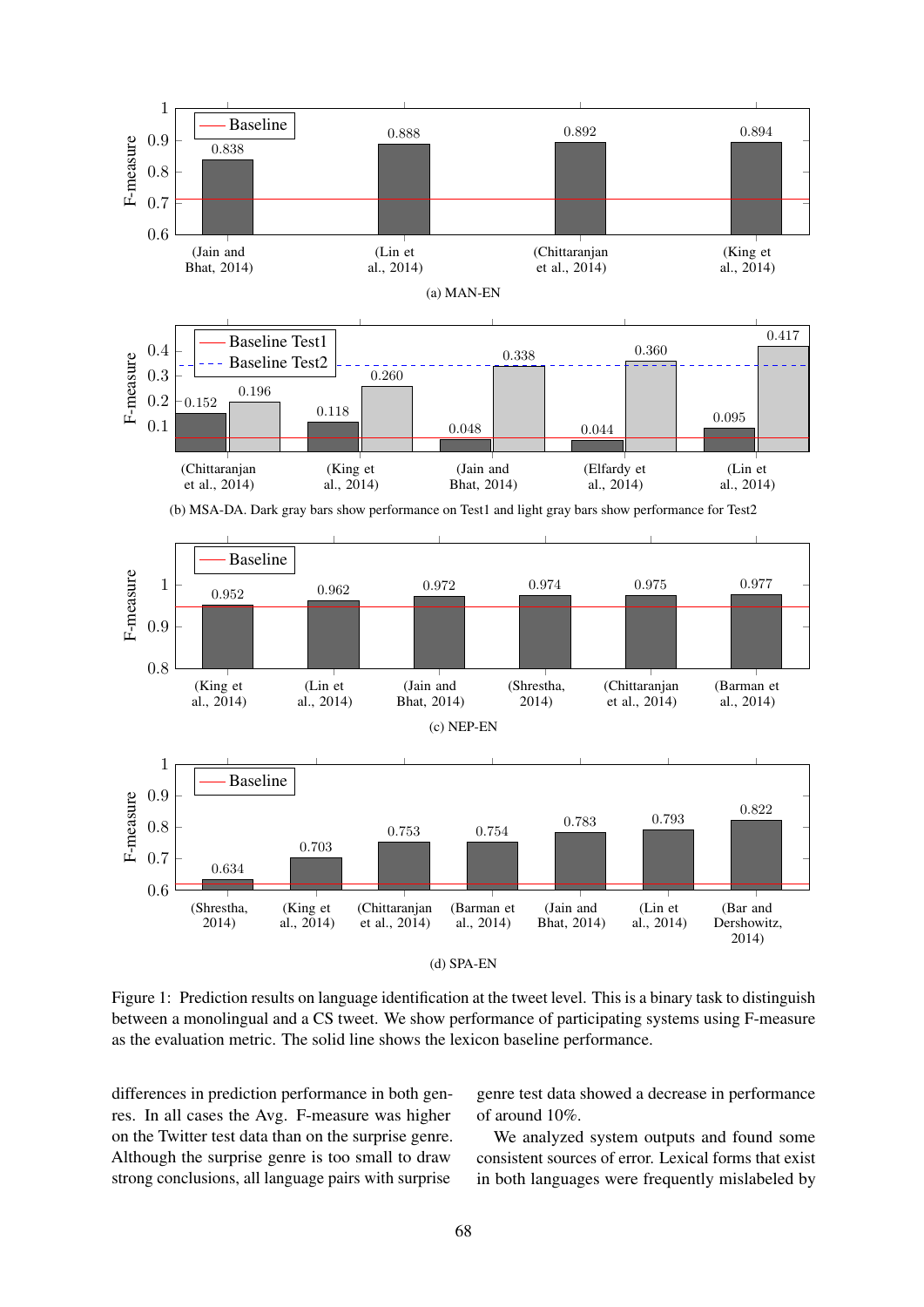most systems. For example the word for "he" was frequently mislabeled by at least one system. In most of the cases systems were predicting EN as label when the target language was SPA. Cases like this were even more prone to errors when these words fell in the CS point, as in this tweet: *ni el* header *he hecho* (I haven't even done the header). Tweets like this one, with just one token from the other language, were difficult for most systems. Named entities were also frequent sources of error, especially when they were spelled with lower cases letters.

By far the hardest language pair in this shared task was MSA-DA, as anticipated. Especially when considering the typological similarities between MSA and DA. This is mainly due to the fact that DA and MSA are close variants of one another and hence they share considerable amount of lexical items. The shared lexical items could be simple cognates of one another, or *faux amis* where they are homographs or homophones, but have completely different meaning. Both categories constitute a significant challenge. Accordingly, the baseline system had the lowest performance from all language pairs in both test sets. We note challenges in this language pair on each linguistic level where CS occurs especially for the shared lexical items.

On the phonological level, DA writers tend to mimic the MSA script for DA words even if they are pronounced differently. For example: "heart" is pronounced in DA *Alob* and in MSA as *qalob* but commonly written in MSA as "qalob" in DA data. Also many phonological differences are in short vowels that are underspecified in written Arabic, adding another layer of ambiguity.

On the morphological level, there is no available morphological analyzer able to recognize such shared words and hence they are mostly misclassified. Language identification for MSA-DA CS text highly depends on the context. Typically some Arabic variety word serves as a marker for a context switch such as *mElh*\$ for DA or *mn*∗ for MSA. But if shared lexical items are used, it is challenging to identify the Arabic variant. An example from the training data is *qlb* meaning either *heart* as a noun or *change* as a verb in the phrase *lw qlb mjrm*, corresponding to 'If the heart of a criminal' or 'if he changes into a criminal'. These challenges render language identification for CS MSA-DA data far from solved as evident by the fact that the high-

est scoring system reached an F-measure of only 41.7% in Test2 for CS identification. Moreover, this is the only language pair where at least one system was not able to outperform the baseline and in the case of Test2 only one system (Lin et al., 2014) outperformed the baseline.

Most teams did well for the NEP-EN shared task, and all teams outperformed the baseline. The reason for the high performance might be the high number of codeswitched tweets in the training and test data for NEP-EN (much higher than other language pairs). This allowed systems to have more samples of CS instances. The other reason for good performance by most participants in both evaluations might be that Nepali and English are two very different languages. The structure of the words and syntax of word formation are very different. We suspect, for instance, that there is a much lower overlap of character n-grams in this language pair than in SPA-EN, which makes for an easier task. At the Tweet level, system performance ranged over a small set of values, the lowest F-measure was 95.2% while the highest was 97.7%. Looking at the numbers in Table 4, we can see that even NE recognition seemed to be a much easier task for this language pair than for SPA-EN (compare results for the NE category in both SPA-EN sets to those of both NEP-EN data sets). The best performing system for the Twitter test data is (Barman et al., 2014) with an F-measure of 97.7%. The results trend in the surprise genre is not consistent with what we observed for the Twitter test data. The top ranked system for Twitter sunk to the 4th place with an F-measure or 59.6%, a considerable drop of almost 40 percentage points. In this case, the overall numbers indicate a much wider difference in the genres than what we observed for other languages, such as SPA-EN, for example. We should note that the class distribution in the surprise data is considerably different from what the models used for training, and from that of the test data as well. In the Twitter data there was a larger number of CS tweets than monolingual ones, while in the surprise genre the majority class was monolingual. This will account for a good portion of the differences in performance. But here as well, the small number of labeled instances makes it hard to draw strong conclusions.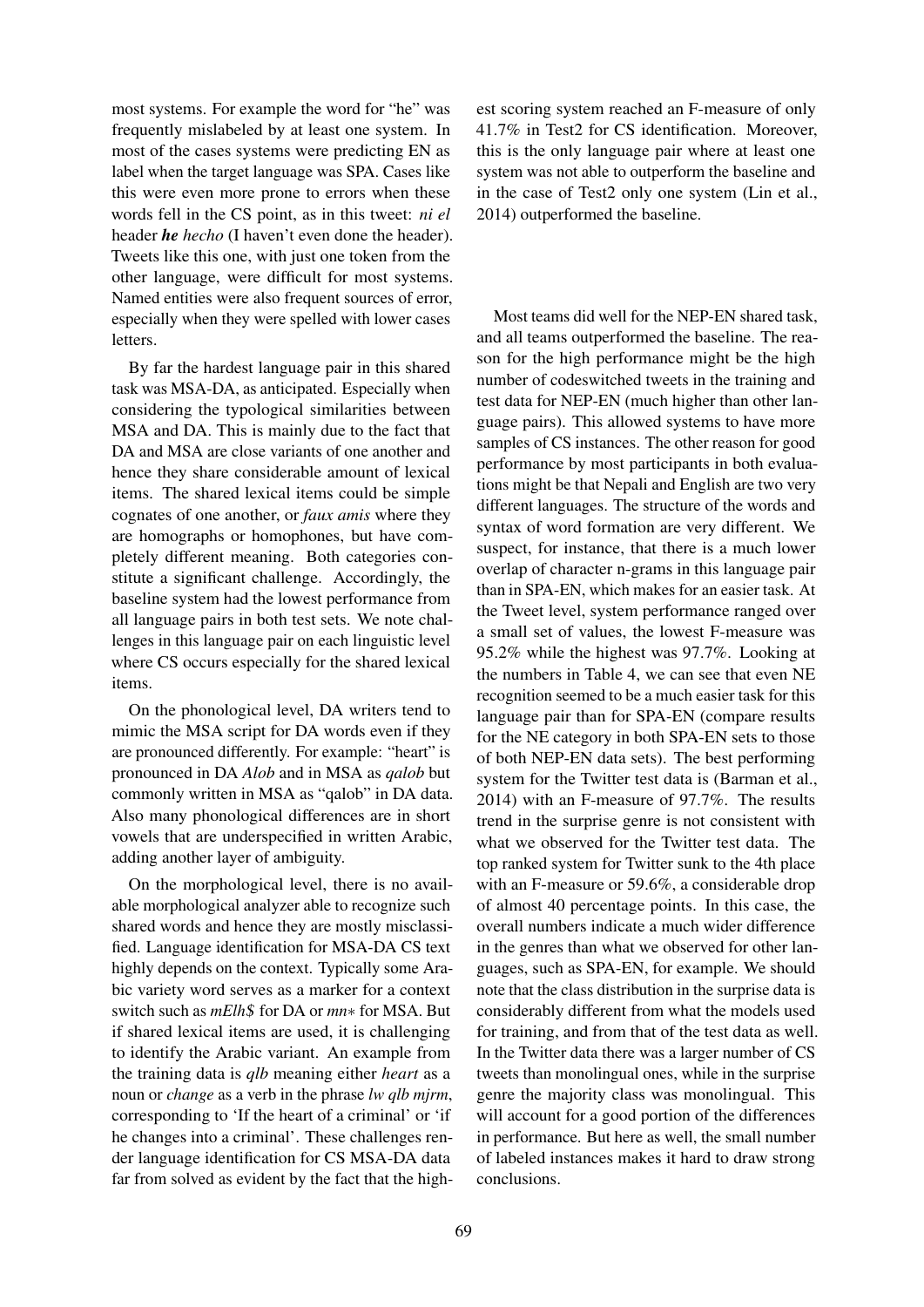| <b>Test Set</b>        | <b>System</b>               | lang1            | lang2 | NE               | other          | ambiguous                | mixed                    | $Avg-F$ |
|------------------------|-----------------------------|------------------|-------|------------------|----------------|--------------------------|--------------------------|---------|
|                        | <b>Baseline</b>             | $\overline{0.9}$ | 0.47  | $\boldsymbol{0}$ | 0.29           |                          | $\overline{0}$           | 0.761   |
| <b>MAN-EN</b>          | (Jain and Bhat, 2014)       | 0.97             | 0.66  | 0.52             | 0.33           | $\overline{a}$           | $\theta$                 | 0.871   |
|                        | (Lin et al., 2014)          | 0.98             | 0.73  | 0.62             | 0.34           | ÷,                       | $\theta$                 | 0.886   |
|                        | (King et al., 2014)         | 0.98             | 0.74  | 0.58             | 0.30           | $\overline{a}$           | $\Omega$                 | 0.884   |
|                        | (Chittaranjan et al., 2014) | 0.98             | 0.76  | 0.66             | 0.34           |                          | $\overline{0}$           | 0.892   |
|                        | (King et al., 2014)         | 0.88             | 0.14  | 0.05             | $\overline{0}$ | $\overline{0}$           | $\overline{a}$           | 0.720   |
|                        | <b>Baseline</b>             | 0.92             | 0.06  | 0                | 0.89           | $\boldsymbol{0}$         | $\overline{\phantom{a}}$ | 0.819   |
| MSA-DA Test 1          | (Chittaranjan et al., 2014) | 0.94             | 0.15  | 0.57             | 0.91           | $\overline{0}$           | $\overline{a}$           | 0.898   |
|                        | (Jain and Bhat, 2014)       | 0.93             | 0.05  | 0.73             | 0.87           | $\boldsymbol{0}$         | $\overline{a}$           | 0.909   |
|                        | (Lin et al., 2014)          | 0.94             | 0.09  | 0.74             | 0.98           | $\Omega$                 | $\qquad \qquad -$        | 0.922   |
|                        | (Elfardy et al., $2014$ )*  | 0.94             | 0.05  | 0.85             | 0.99           | $\theta$                 | $\frac{1}{2}$            | 0.936   |
|                        | <b>Baseline</b>             | 0.54             | 0.27  | $\overline{0}$   | 0.94           | $\overline{0}$           | $\overline{0}$           | 0.385   |
|                        | (King et al., 2014)         | 0.59             | 0.59  | 0.13             | 0.01           | $\theta$                 | $\mathbf{0}$             | 0.477   |
| MSA-DA Test 2          | (Chittaranjan et al., 2014) | 0.58             | 0.50  | 0.42             | 0.43           | 0.01                     | $\theta$                 | 0.513   |
|                        | (Jain and Bhat, 2014)       | 0.62             | 0.49  | 0.67             | 0.75           | $\mathbf{0}$             | $\Omega$                 | 0.580   |
|                        | (Elfardy et al., 2014)*     | 0.73             | 0.73  | 0.91             | 0.98           | $\mathbf{0}$             | 0.01                     | 0.777   |
|                        | (Lin et al., 2014)          | 0.76             | 0.81  | 0.73             | 0.98           | $\mathbf{0}$             | $\theta$                 | 0.799   |
|                        | (King et al., 2014)         | 0.48             | 0.60  | 0.05             | 0.02           | $\overline{0}$           | $\overline{0}$           | 0.467   |
|                        | (Jain and Bhat, $2014$ )    | 0.53             | 0.61  | 0.62             | 0.96           | $\boldsymbol{0}$         | 0                        | 0.626   |
| MSA-DA Surprise        | (Chittaranjan et al., 2014) | 0.56             | 0.69  | 0.33             | 0.96           | $\mathbf{0}$             | $\theta$                 | 0.654   |
|                        | (Lin et al., 2014)          | 0.68             | 0.82  | 0.61             | 0.97           | $\overline{0}$           | $\theta$                 | 0.778   |
|                        | (Elfardy et al., 2014)*     | 0.66             | 0.81  | 0.87             | 0.99           | $\Omega$                 | $\Omega$                 | 0.801   |
|                        | <b>Baseline</b>             | 0.67             | 0.76  | $\boldsymbol{0}$ | 0.61           | $\overline{\phantom{a}}$ | $\overline{0}$           | 0.678   |
|                        | (King et al., 2014)         | 0.87             | 0.80  | 0.51             | 0.34           | $\overline{\phantom{a}}$ | 0.03                     | 0.707   |
|                        | (Lin et al., 2014)          | 0.93             | 0.91  | 0.49             | 0.95           | $\overline{a}$           | 0.02                     | 0.917   |
| NEP-EN                 | (Jain and Bhat, 2014)       | 0.94             | 0.96  | 0.52             | 0.94           | $\overline{a}$           | $\theta$                 | 0.942   |
|                        | (Shrestha, 2014)            | 0.94             | 0.96  | 0.57             | 0.95           | $\overline{a}$           | $\mathbf{0}$             | 0.944   |
|                        | (Chittaranjan et al., 2014) | 0.94             | 0.96  | 0.45             | 0.97           | $\overline{a}$           | $\Omega$                 | 0.948   |
|                        | (Barman et al., 2014)       | 0.96             | 0.97  | 0.58             | 0.97           | $\overline{a}$           | 0.06                     | 0.959   |
|                        | (Lin et al., 2014)          | 0.83             | 0.73  | 0.46             | 0.65           | $\overline{a}$           |                          | 0.712   |
|                        | (King et al., 2014)         | 0.82             | 0.88  | 0.43             | 0.12           | $\overline{a}$           | $\overline{\phantom{a}}$ | 0.761   |
| <b>NEP-EN Surprise</b> | (Chittaranjan et al., 2014) | 0.78             | 0.87  | 0.37             | 0.80           |                          | $\overline{a}$           | 0.796   |
|                        | (Jain and Bhat, 2014)       | 0.83             | 0.91  | 0.50             | 0.87           |                          | $\overline{\phantom{a}}$ | 0.850   |
|                        | (Barman et al., 2014)       | 0.87             | 0.90  | 0.61             | 0.74           | $\overline{a}$           | $\overline{\phantom{a}}$ | 0.853   |
|                        | (Shrestha, 2014)            | 0.85             | 0.92  | 0.53             | 0.78           | $\overline{a}$           | $\overline{a}$           | 0.855   |
|                        | <b>Baseline</b>             | 0.72             | 0.56  | $\boldsymbol{0}$ | 0.75           | $\overline{0}$           | $\overline{0}$           | 0.704   |
|                        | (Shrestha, 2014)            | 0.88             | 0.85  | 0.35             | 0.92           | $\theta$                 | $\mathbf{0}$             | 0.873   |
|                        | (Jain and Bhat, 2014)       | 0.92             | 0.92  | 0.36             | 0.90           | $\Omega$                 | $\Omega$                 | 0.905   |
| <b>SPA-EN</b>          | (Lin et al., 2014)          | 0.93             | 0.93  | 0.32             | 0.91           | 0.03                     | $\Omega$                 | 0.913   |
|                        | (Barman et al., 2014)       | 0.93             | 0.92  | 0.47             | 0.93           | 0.03                     | $\theta$                 | 0.921   |
|                        | (King et al., 2014)         | 0.94             | 0.93  | 0.54             | 0.92           | $\boldsymbol{0}$         | $\Omega$                 | 0.923   |
|                        | (Chittaranjan et al., 2014) | 0.94             | 0.93  | 0.28             | 0.95           | $\theta$                 | $\mathbf{0}$             | 0.926   |
|                        | (Bar and Dershowitz, 2014)  | 0.95             | 0.95  | 0.56             | 0.94           | 0.04                     | $\Omega$                 | 0.940   |
|                        | (Shresha, 2014)             | 0.80             | 0.78  | 0.23             | 0.81           | $\theta$                 | $\mathbf{0}$             | 0.778   |
| <b>SPA-EN Surprise</b> | (Jain and Bhat, 2014)       | 0.83             | 0.84  | 0.22             | 0.79           | $\boldsymbol{0}$         | $\Omega$                 | 0.811   |
|                        | (Lin et al., 2014)          | 0.83             | 0.86  | 0.19             | 0.80           | 0.03                     | $\mathbf{0}$             | 0.816   |
|                        | (Barman et al., 2014)       | 0.84             | 0.85  | 0.31             | 0.82           | 0.03                     | $\Omega$                 | 0.823   |
|                        | (Chittaranjan et al., 2014) | 0.94             | 0.86  | 0.14             | 0.83           | $\mathbf{0}$             | $\theta$                 | 0.824   |
|                        | (King et al., 2014)         | 0.84             | 0.85  | 0.35             | 0.81           | $\Omega$                 | $\theta$                 | 0.828   |
|                        | (Bar and Dershowitz, 2014)  | 0.85             | 0.87  | 0.37             | 0.83           | 0.03                     | $\mathbf{0}$             | 0.839   |

Table 4: Performance results on language identification at the token level. A '-' indicates there were no tokens of this class in the test set. We ranked systems using weighted averaged f-measure (Avg-F). The "\*" marks the system by (Elfardy et al., 2014). This system was not considered in the ranking for the shared task as it was developed by co-organizers of the task.

# 7 Lessons Learned

Among the things we want to improve for future shared tasks is the issue of data loss due to removal of tweets or users deleting their accounts. We decided to use Twitter data to have a relevant corpus. However, the trade-off is the lack of rights to distribute the data ourselves. This is not just a

burden for the participants. It is an awful waste of resources as the data that was expensive to gather and label is not being used beyond the small group of researchers involved in the creation of the corpus. This will deter us from using Twitter data for future shared tasks, at least until a better solution is identified.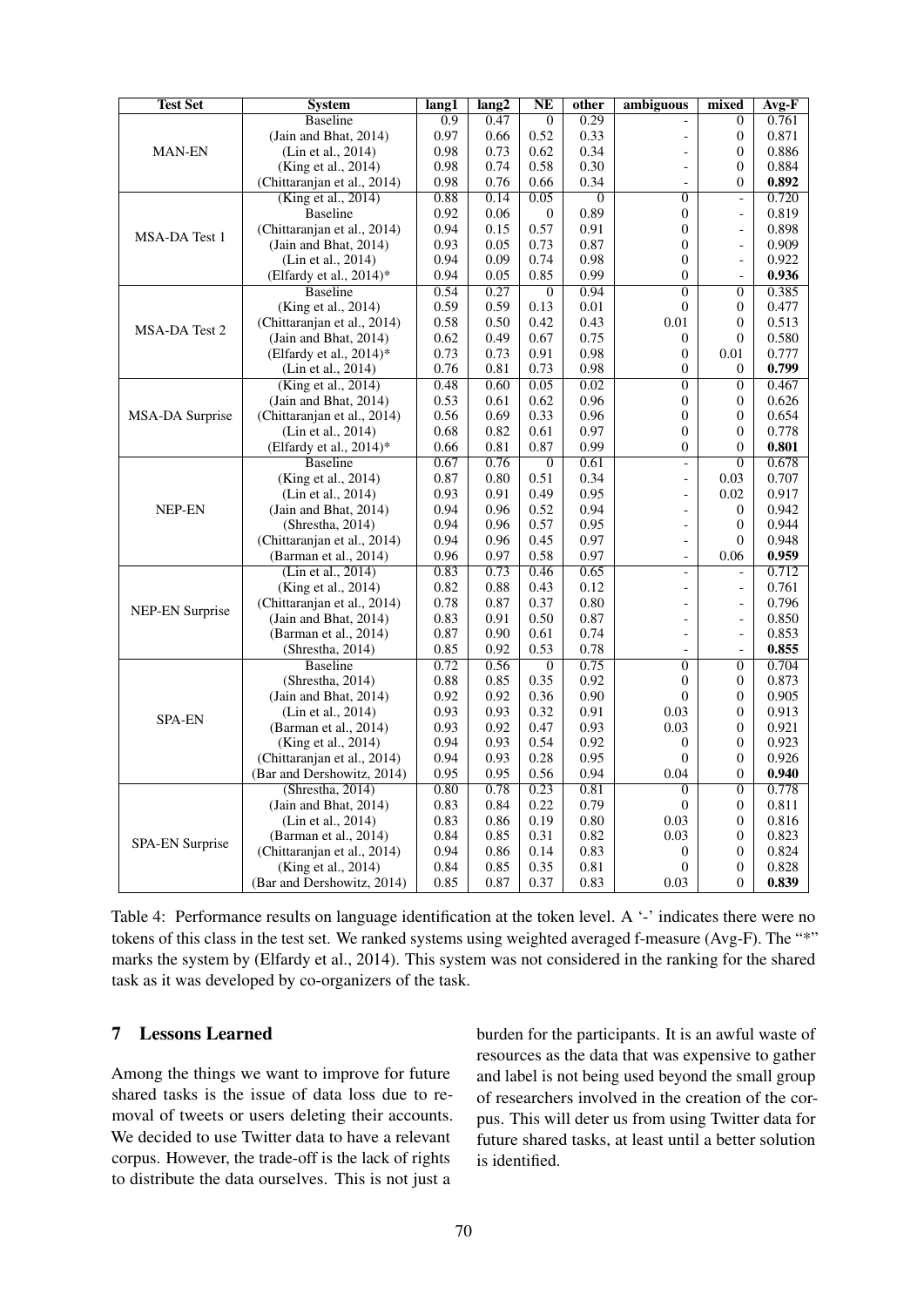

(c) SPA-EN Surprise Genre Results

Figure 2: Prediction results on language identification at the document level for the surprise genre. This is a binary task to distinguish between a monolingual and a code-switched text. We show performance of participating systems using F-measure as the evaluation metric.

Using crowdsourcing for annotating the data is a cheap and easy way for generating resources. But we found out that even when following best practices for quality control, there was a substantial amount of noise in the gold data. We plan to continue working on refining the annotation guidelines and quality control processes to reduce the amount of noise in gold annotations.

# 8 Conclusion

This is the first shared task on language identification in CS data. Yet, the response was quite positive as we received 42 system runs from seven different teams, plus submissions for MSA-AD from a sub group of the task organizers (Elfardy et al., 2014). The systems presented are overall robust and with interesting differences from one another. Although we did not see a single system ranking in the top places across all language pairs and tasks, we did see systems showing robust performance indicating some level of language independence. But the results are not consistent at the tweet/document

level. The language pair that proved to be the most difficult for the task was MSA-DA, where the lexicon baseline system was hard to beat even with an F-measure of 47.1%.

This shared task showed that language identification in code-switched data is still an open problem that warrants further investigation. Perhaps in the near future we will see systems that embed some form of linguistic theory about CS and maybe that would result in more accurate predictions.

Our goal is to support new research addressing CS data. Discussions about the challenge for the next shared task are already underway. One possibility might be parsing. We plan to investigate the challenges in parsing CS data and we will start by exploring the hardships in manually annotating CS with syntactic information. We would also like to explore the possibility of classifying CS points according to their socio-pragmatic role.